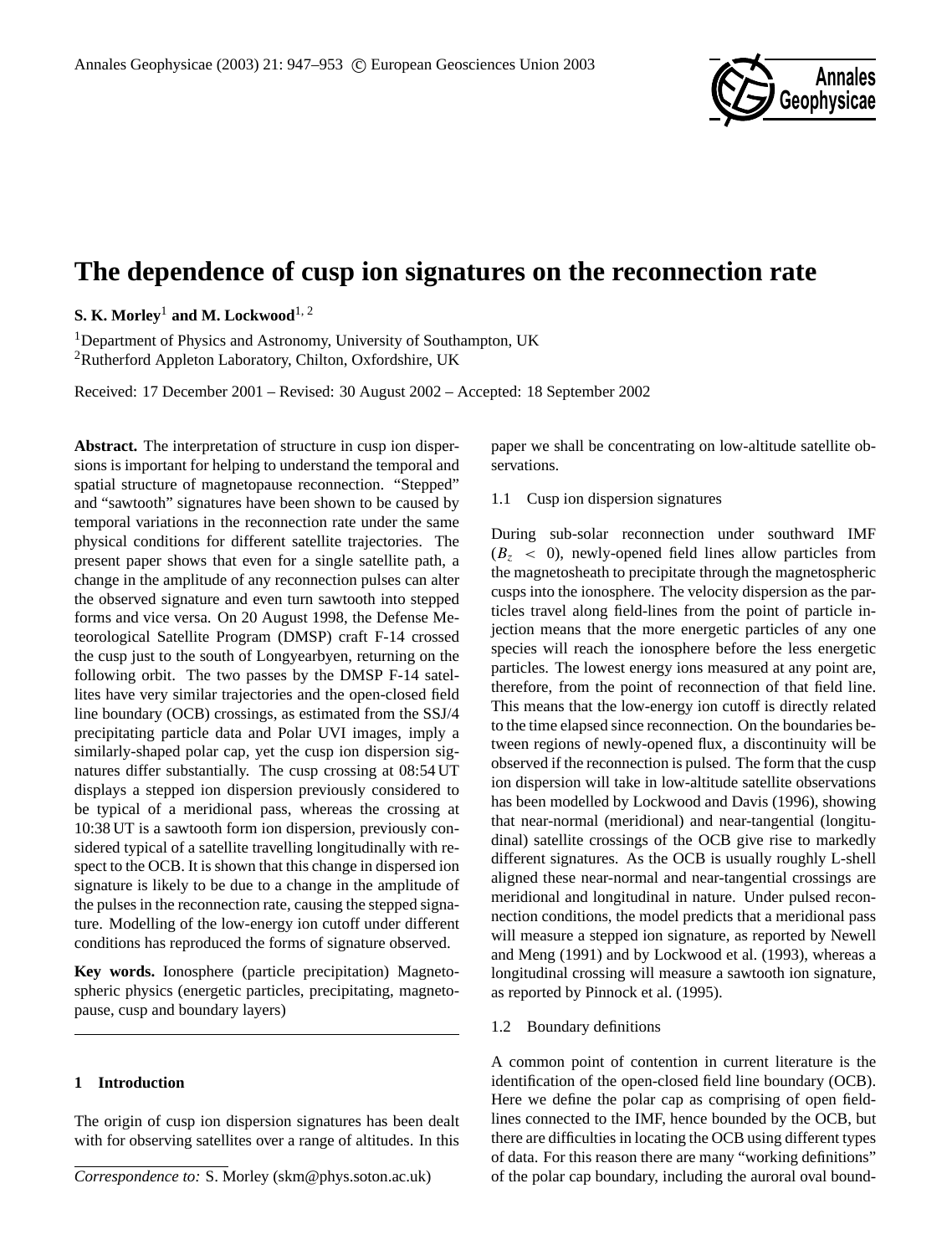aries. Even here there is ambiguity as optical observations will give different boundaries, dependent on wavelength and intensity threshold, when compared with particle precipitation. There have been a number of studies linking the poleward auroral emission (PAE) boundary with the polar cap boundary (Elphinstone et al., 1990; Brittnacher et al., 1999) and while there are still many questions regarding the validity of this technique, the correlation between DMSP and UVI poleward auroral oval boundaries is generally good (Germany et al., 1997; Kauristie et al., 1999; Baker et al., 2000). On the dayside, separations between the OCB and the PAE tend to be small.

Sotirelis et al. (1998) have attempted to determine the shape of the OCB from just DMSP precipitating particle data, but had difficulties because the OCB shape is variable on much shorter temporal and spatial scales than the separation of the DMSP satellite passes in time and space, particularly under substorm conditions. Importantly, the lowlatitude boundary layer was taken as being inconsequential to their results, because it was assumed that it was of small and constant latitudinal extent – especially near magnetic noon. The responses of the convection reversal boundary (CRB) and the pattern of convection, in general, to IMF conditions have also been well studied (Cowley and Lockwood, 1992; Lester et al., 1995; McCrea et al., 2000). However, identification of the OCB from the CRB is difficult due to the variable offsets due to viscous-like momentum transfer to closed field lines and spatial gradients in ionospheric conductivities.

### **2 Data sets**

#### 2.1 DMSP SSJ/4 spectrograms

The Defense Meteorological Satellite Program (DMSP) operates several satellites, each equipped with identical lowand high-energy SSJ/4 precipitating particle detectors. These instruments measure electron and ion flux in logarithmically spaced energy bins from 30 eV to 1 keV and 1 keV to 30 keV – the redundancy at 1 keV is used for cross-calibration of the low- and high-energy detectors. The satellites have a polar, sun-synchronous orbit at a height of ∼840 km with an orbital period of ∼102 min.

The DMSP electron precipitation could be used to define the dayside OCB as the poleward edge of the full magnetosheath population. This assumes that magnetospheric electrons flow sufficiently rapidly across the magnetopause along newly-opened field lines into the magnetosheath, such that the offset caused by field line convection in the electrons' time-of-flight can be neglected. At almost the same location, the satellite should observe the equatorward edge of magnetosheath-like electrons that have flowed into the magnetosphere along the newly-opened field lines. Sometimes these signatures overlap, which may indicate an unknown mechanism is injecting sheath electrons onto closed LLBL field lines – placing the OCB at the poleward edge of the magnetospheric electrons. Alternatively, the magnetospheric



**Fig. 1.** IMF  $B_x$  (top panel),  $B_y$  (middle panel) and  $B_z$  (bottom panel) data taken by the MAG instrument on board ACE for 20 August 1998. The vertical marks at 07:38 and 09:22 UT correspond to the lagged times of the DMSP cusp crossings at 08:54 UT and 10:38 UT, respectively.

electrons may have been prevented from escaping along open field-lines by a magnetic bottle or a potential drop or may have gradient-B and/or curl-B drifted from closed to open field lines – in which case the OCB is at the equatorward edge of the sheath electrons and the LLBL is open (Lockwood, 1997). In addition, a lack of substorm activity over the previous hours may have caused the energetic magnetospheric electron fluxes to have fallen to values below the instrument one-count level on some L-shells. Thus, their poleward edge is not always a reliable indicator of the OCB and is not used here. The satellite positions have been transformed to MLat/MLT coordinates using the Tsyganenko T89 magnetic field model with a standard reference height of 840 km. Ion precipitation signatures have been shown to depend on the angle at which the satellite traverses the OCB (Lockwood and Davis, 1996), but we show that these signatures also depend on the convection velocity and reconnection rate.

This paper examines an event with the observed characteristic of a stepped ion dispersion followed by a sawtooth ion dispersion, and shows how these dispersions can be interpreted in terms of pulsed reconnection. The 20 August 1998 event was observed during consecutive cusp crossings by the DMSP F-14 craft at ∼08:54 UT and ∼10:38 UT, respectively.

## 2.2 Interplanetary conditions

The interplanetary conditions for the period under study (see Fig. 1) have been taken from the ACE satellite which is upstream of the Earth, along the Sun-Earth line at  $(X_{\text{GSE}} =$ 248  $R_E$ ,  $Y_{GSE} = 12 R_E$ ,  $Z_{GSE} = 24 R_E$ , where 1  $R_E$  is a mean Earth radius; 6370 km). For this location we can be reasonably confident that most changes in IMF orientation measured by ACE will interact with the Earth. The time lag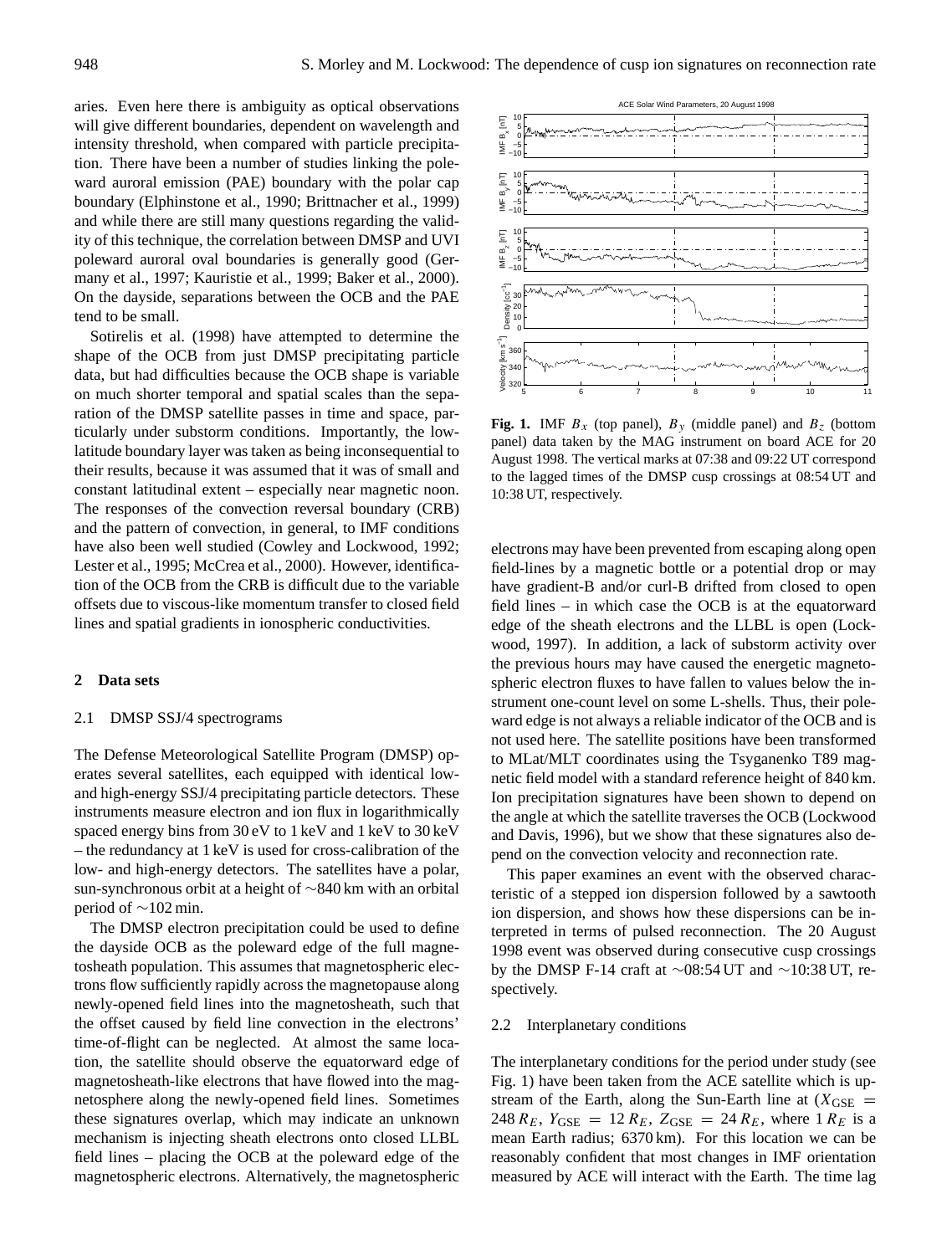

**Fig. 2.** Energy-time electron and ion spectrogram observed by DMSP F-14 on 20 August 1998, with the cusp crossing from 08:53:36–08:54:09 UT.

from ACE to Earth for this event is estimated from the solar wind speed to be 76 min. A southward turning of the IMF occurred at 05:18 UT. From about 04:30 UT to 08:00 UT the solar wind density was enhanced to an above average value of  $n_p \sim 37 \,\mathrm{cm}^{-3}$ . For the remainder of the period the IMF was strongly southward ( $B_z = -5$  to  $-10$  nT), with strong and consistently negative IMF  $B_y$ . The solar wind speed was  $\sim$ 345 km s<sup>-1</sup>; this remained fairly constant throughout the interval. The vertical dot-dash lines in Fig. 1 are at the lagged times of the two DMSP crossings studied in this paper. The IMF  $B_y$  component is similar in the two cases ( $\sim$  – 5 nT), but the  $B<sub>z</sub>$  component is roughly twice as large for the second pass ( $\sim$  − 8 nT with  $\sim$  − 4 nT for the first pass). Though the solar wind speed is roughly the same in the two cases, the concentration,  $n_p$ , is much lower ( $\sim$ 5 cm<sup>-3</sup>, compared to  $\sim$ 30 cm<sup>-3</sup> for the first pass).

The  $AE$  index (data not shown) shows a period of substorm growth from roughly 06:36 UT. This corresponds to the arrival at Earth of the southward IMF seen at ACE at about 05:18 UT and thus estimated to arrive at the magnetosphere at about 06:34 UT, confirming the propagation lag of 76 min.

# **3 Results**

Energy-time spectrograms are presented in Figs. 2 and 3 for both electrons and ions, as observed by DMSP F-14. In these plots the differential energy flux is plotted both as a function of energy and time of observation.

On 20 August 1998, the DMSP F-14 satellite crossed the cusp just to the south of Longyearbyen, returning on the following orbit to similar (MLT, MLat) coordinates. In both these passes, energetic magnetospheric electron fluxes were too low to show any OCB signature, which is, therefore,



**Fig. 3.** Energy-time electron and ion spectrogram observed by DMSP F-14 on 20 August 1998, with the cusp crossing from 10:38:12–10:38:27 UT.



**Fig. 4.** Trajectories of DMSP F-14 on successive orbits, mapped in invariant latitude (MLAT) and magnetic local time (MLT). The blue track corresponds to the first satellite pass, the red track corresponds to the second satellite pass. The triangles mark the OCB boundaries as defined in precipitating particle data.

clearest in the sheath electron data. The orbit paths for these cusp passes are shown in Fig. 4. The cusp crossings were from 08:53:36–08:54:09 UT and 10:38:12–10:38:27 UT, respectively. The poleward emission boundary was observed by the UVI instrument on Polar (see Fig. 5) to move equatorward from about 74.3° to 71.4° MLat. The OCB determined from the equatorward edge of sheath electrons seen by F-14 was at 73.7◦ MLat and 70.9◦ MLat for the two passes, indicating an overlap of about 0.5◦ in both cases. The electrons causing this overlap were not seen by the DMSP satellites (either because they were of too low a flux or because they were at energies above 30 keV and thus out of the range of the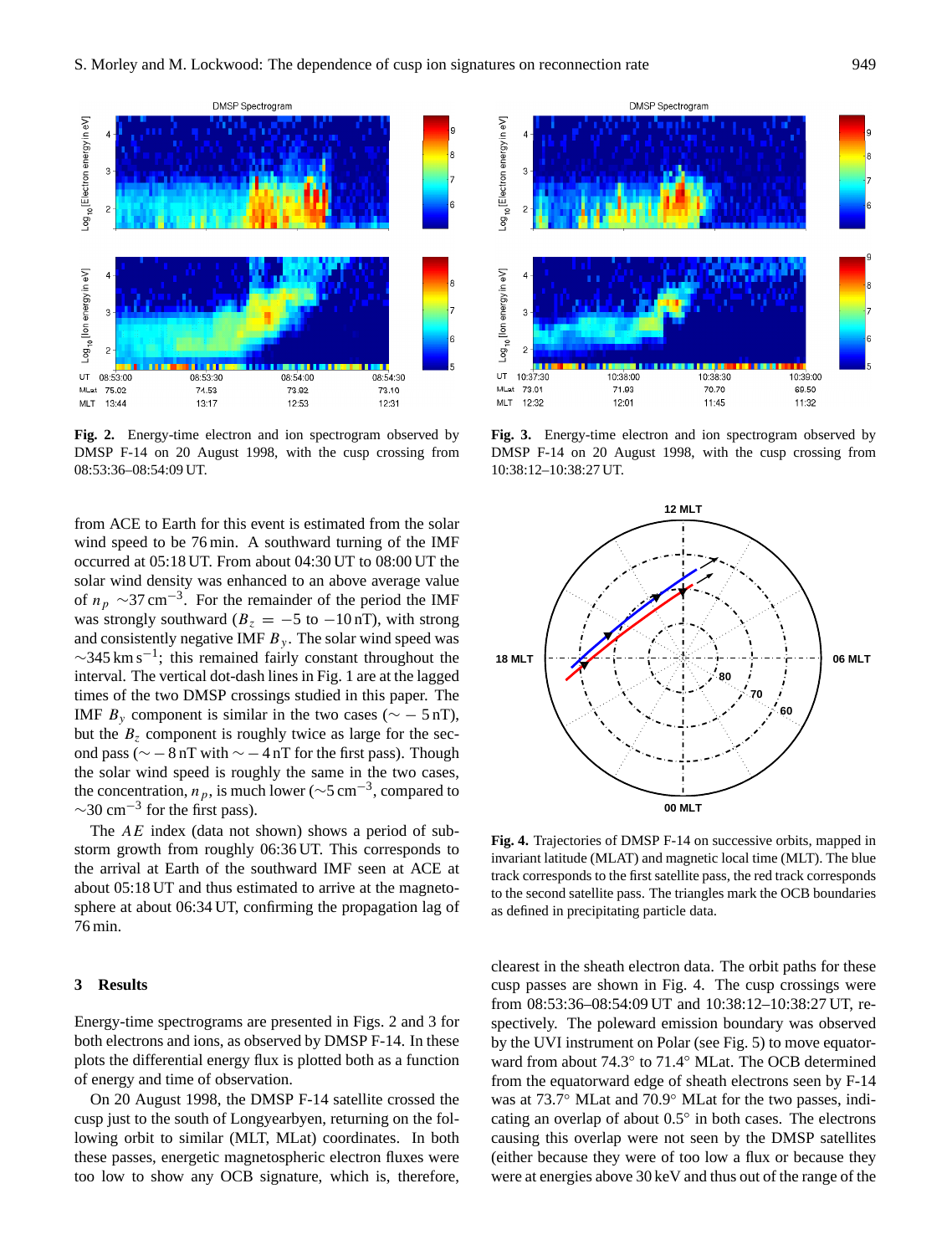

**Fig. 5.** Plots of the Polar UVI data at 08:59, 09:11, 10:39 and 10:48 UT, mapped in invariant latitude (MLat) and magnetic local time (MLT). The green line indicates the approximate field-of-view.

instrument). We can conclude that the LLBL, be it open or closed, was only about 0.5◦ in latitudinal width. As the orbit precession is extremely slow, the satellite trajectory in each case is very similar. Both cusp crossings display structure in the ion dispersions, the first crossing exhibiting a stepped signature and the second crossing displaying a sawtooth signature. For the first pass upward steps are seen at 08:53:42 and 08:53:56 UT, and these are separated by upward dispersion ramps, a "stepped" signature. For the later pass an upward step is again observed at 10:38:13 UT. However, the dispersion ramp after this step is downward, giving a "sawtooth" appearance.

# **4 Discussion**

We have presented two satellite passes with similar trajectories but with clearly different cusp ion dispersions. The IMF was southward in both cases. Following Lockwood and Davis (1996) we have searched for a change in the OCB orientation that could explain this. In the time between the two DMSP passes, the IMF  $B_y$  has become slightly more negative, opening the possibility of an asymmetric expansion of the polar cap favouring the dusk sector. As the required change in orientation of the OCB is anti-clockwise, and a negative  $B_y$  shift will tend to drag the merging gap dawnwards – hence clockwise – any such shift cannot provide the explanation. Though the field-of-view of UVI is limited at this time (see Fig. 5), inspection of UVI images shows no evidence of the OCB orientation change needed.

The observed density enhancement, when lagged to find the time of arrival at Earth, begins over 3 h before the first pass. The density then drops from about  $30 \text{ cm}^{-3}$ , at 07:53 UT, to about  $5 \text{ cm}^{-3}$ , at 08:07 UT (lagged times of 09:09 UT and 09:23 UT) – over an hour before the second pass. Any temporal effects with a causal link to the density drop will have dissipated by this time, so they will not affect the form of the signature observed. It can be seen, however, that the ion flux levels are somewhat lower in the second pass – consistent with this density change.

Structured cusp ion dispersions as a result of pulsed reconnection from an extended X-line have been modelled by Lockwood and Davis (1996), showing that different satellite trajectories can give rise to different ion dispersion signatures for the same reconnection conditions. The conditions for observing a stepped or sawtooth signature are dependent on the ratio of the satellite and boundary velocities (as this is treated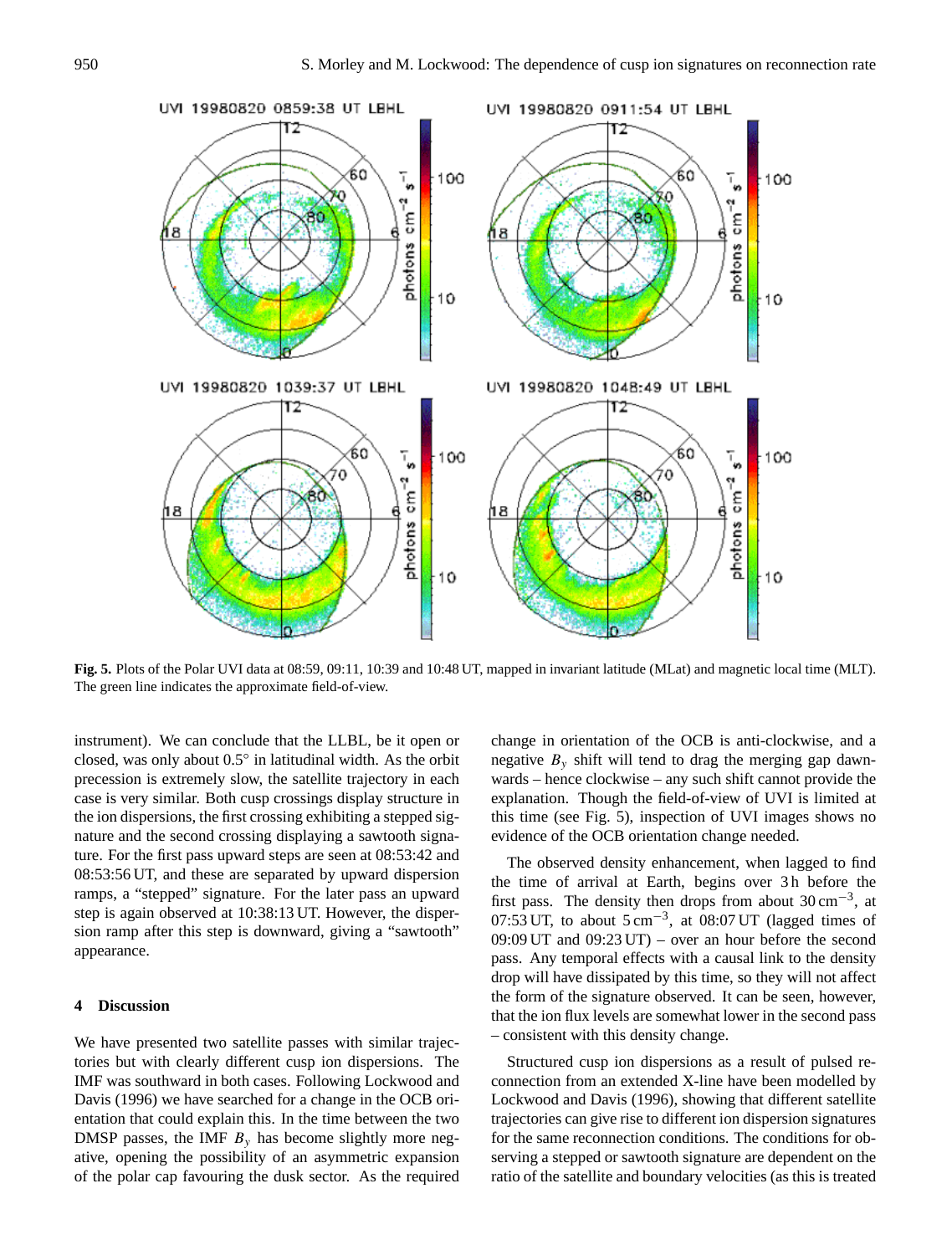

**Fig. 6.** A three-panel plot of: the input reconnection rate for the model under pulsed reconnection; relative positions of the satellite (dash-dot line) and OCB (solid line); and the modelled low-energy ion cutoff as observed within the energy range of the DMSP satellites. The model is using a 1-minute reconnection pulse within a 4-min cycle. Pulse reconnection rate,  $\varepsilon_p = 3 \text{ mV m}^{-1}$ ; Background reconnection rate,  $\varepsilon_b = 0.01 \text{ mV m}^{-1}$ ; Satellite velocity,  $V_s = 3 \text{ km s}^{-1}.$ 



**Fig. 7.** Same as Fig. 6, but for  $\varepsilon_p = 8$  mV m<sup>-1</sup>.

in 1-D, i.e. there is longitudinal symmetry, all velocities are considered normal to the merging gap) and are summarised here.

For a satellite moving poleward with the field lines (i.e. it is at rest in the de Hoffman-Teller frame), a steady-state dispersion will be observed, even though the reconnection rate is pulsed, because the satellite stays with the same newlyopened field line. If the satellite velocity exceeds the convection velocity significantly, a stepped signature will result. Similarly, if the convection velocity is much greater than the satellite velocity, then a sawtooth signature is observed, even



**Fig. 8.** Same as Fig. 7, but for  $V_s = 7 \text{ km s}^{-1}$ .

though the reconnection behaviour in space and time is the same. The plots presented here take equatorward erosion of the OCB into account and show how a variation in the reconnection rate can give both sawtooth and stepped signatures for identical satellite trajectories. The convection velocity is dependent on the average reconnection rate, as is the overall boundary drift.

If the satellite moves equatorward across the OCB (e.g. DMSP in the dayside Northern Hemisphere), then a stepped ion signature will be seen if the satellite boundary-normal velocity is greater than (or equal to) the boundary-normal speed of equatorward erosion. In this case the satellite will be moving from older flux tubes to more recently opened flux tubes. For the case of the satellite velocity being less than the erosion velocity, the relatively rapid erosion of the boundary means that the satellite can move onto a flux-tube that has been open for longer than the one it just left, hence a sawtooth signature is seen.

Lockwood and Davis (1996) considered the case of the same reconnection history and two different pass orientations relative to the OCB. Here we extend the analysis by considering different reconnection rate variations but the same pass orientation relative to the OCB. We have made calculations using a 1-D simulation of OCB dynamics under pulsed reconnection. The low-energy ion cutoff at the satellite is calculated as a function of observation time. The input reconnection rate behaviour can be pulsed and can include background reconnection between pulses. For the purposes of this paper convective flow is assumed to be constant during reconnection pulses (which have an assumed square-wave form). In other words, the pulses are inductively smoothed.

The OCB motion can be described as a sum of boundarynormal flow velocities. The boundary velocity,  $V_b$ , is governed by the reconnection rate,  $\varepsilon$ , and the convection velocity,  $V_c$  (Lockwood and Smith, 1992):

$$
V_b = V_c - V' = V_c - (\varepsilon/B_i) \cdot (dy'/dy), \qquad (1)
$$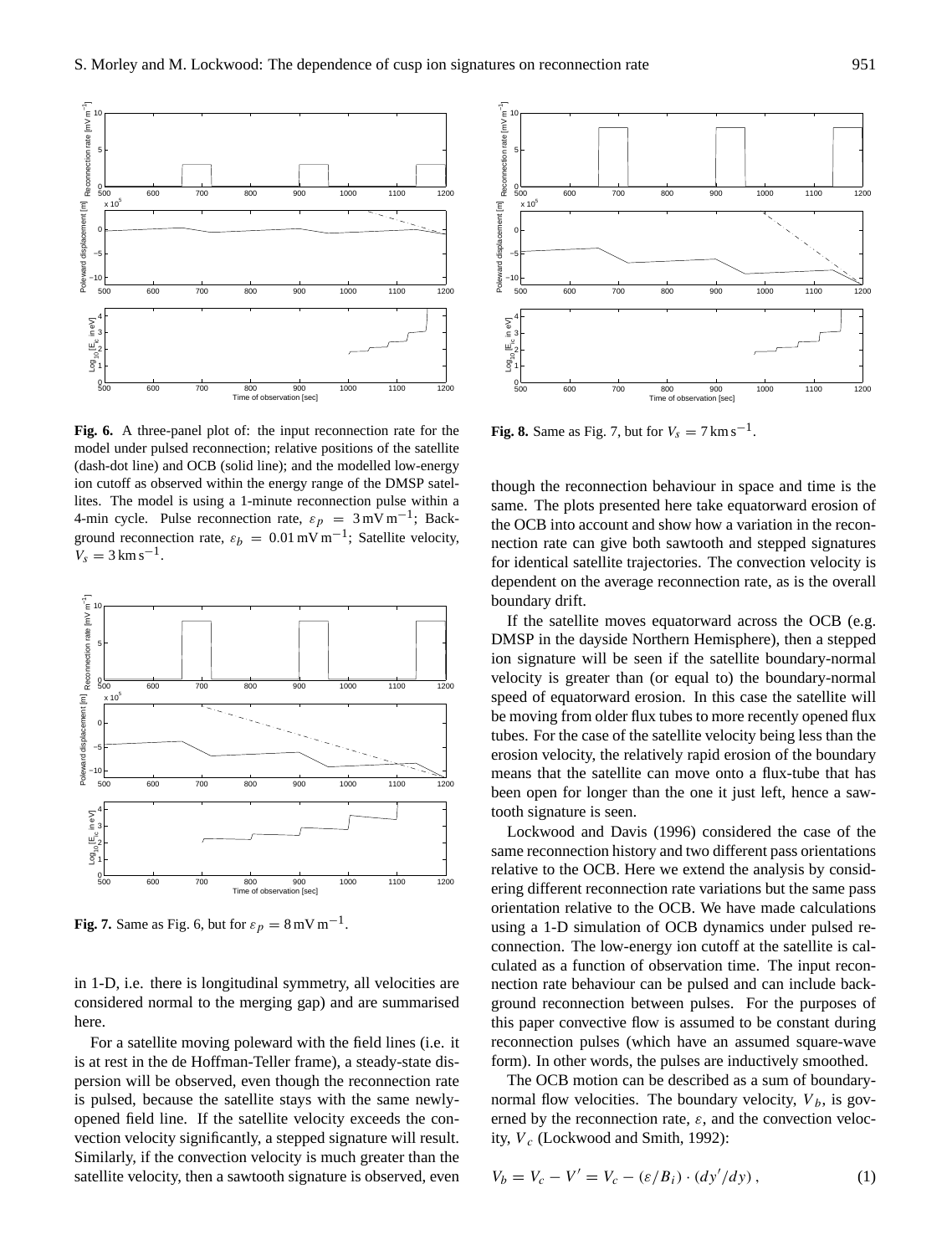where  $V'$  is the flow speed across the OCB in its own rest frame,  $\left(\frac{dy'}{dy}\right)$  is the mapping factor between the length of the reconnection X-line and its ionospheric projection and  $B_i$ is the ionospheric magnetic field strength.

Between the cusp crossings by the DMSP satellite the IMF  $B<sub>z</sub>$  component became more negative, suggesting a possible cause for the increased rate of reconnection. The average reconnection voltage is known to be dependent on the magnitude of  $B<sub>z</sub>$  (Reiff et al., 1981; Freeman et al., 1993; Fedder et al., 1991). This can occur because the X-line becomes longer or because the reconnection rate increases, or both.

The model predictions of Lockwood and Davis (1996) for the cusp ion dispersion signatures observed by satellites travelling meridionally and longitudinally, relative to the OCB can be reproduced in form by assuming a variation in reconnection rate (see Figs. 6 and 7). The key factor is the ratio of boundary-normal satellite velocity,  $V_s$ , to the equatorward boundary velocity,  $V_b$ . Changing the satellite trajectory will affect  $V_s$ , possibly affecting the observed cusp ion signature. However, if the rate of reconnection is varied, the conditions for the observation of these signatures can be met. The signatures calculated here are longer than is typically observed. Sawtooth signatures tend to be observed over greater periods, as they are generally associated with a skimming of the OCB. These have been observed to last for several hundred seconds (Pinnock et al., 1995). Stepped signatures, resulting from a high boundary-normal satellite velocity relative to the OCB, will be observed with a shorter duration (typically a few tens of seconds). The model assumes a stable system with regular reconnection pulses and a large inter-pulse period; also the one-dimension nature of the model means that the longitudinal extent of the X-line projection is not taken into account. The calculated signatures are intended to be illustrative and reproduce the form of the signature.

Figures 6, 7 and 8 show the results of model calculations. In each case the top panels show the input square wave reconnection rate variation with pulses of amplitude  $\varepsilon_p$ , between which is a background rate of  $\varepsilon_b$ . The middle panels show the OCB latitude variation (solid line) and the satellite latitude (dot-dash line). The bottom panels show the predicted low-energy ion cutoff as a function of time as the satellite passes along the path shown in the middle panel. In each case, the poleward convection velocity,  $V_c$ , was set to a fixed (inductively smoothed) value of  $500 \text{ m s}^{-1}$  and the boundary motion was found by evaluating  $V_b$  from Eq. (1). Note the scales used for each panel are common to all three figures. Figure 6 is for relatively small reconnection rate pulses and reveals a classic stepped signature as the satellite moves equatorward. Figure 7 uses the same reconnection rate variation, except the amplitude of the pulses,  $\varepsilon_p$ , is (8/3) times larger. It can be seen that the stepped signature has become a sawtooth form. Figure 8 is for exactly the same reconnection rate behaviour as Fig. 7, but the spacecraft is moving along a path that has a much greater meridional component (as can be seen from the greater slope of the dot-dash line) and the gradient of the satellite position is once again greater than that of the OCB position during the reconnection pulse, i.e.  $V_s > V_b$ . It can be seen that this has returned the dispersion to a stepped form, the effect modelled by Lockwood and Davis (1996).

#### **5 Summary**

The form of cusp ion dispersion signatures was previously shown to be dependent on the trajectory of the observing satellite. Modelling has shown that reconnection rate can also determine the form of the cusp ion dispersion observed. Data from consecutive DMSP satellite passes on 20 August 1998 show both stepped and sawtooth signatures. Supporting data shows that an orientation change in the OCB is unlikely to explain the change in signature. The most likely cause of increased reconnection over this period is a 5 nT increase in the magnitude of the already negative IMF  $B<sub>z</sub>$  that appears to have increased the amplitude of the reconnection pulses.

We conclude that the rate of reconnection must have increased – if the average reconnection voltage had increased by a lengthening of the X-line alone, then the signature would not have changed form. The effect of lengthening the X-line would be to increase the longitudinal extent of the reconnection pulses.

*Acknowledgements.* The authors would like to thank the ACE/MAG team for providing IMF data and G. Parks for supplying UVI data. The DMSP particle detectors were designed by Dave Hardy of AFRL, and data obtained from JHU/APL. We thank D. Hardy, F. Rich, and P. Newell for its use. This work was supported by PPARC (UK Particle Physics and Astronomy Research Council).

Topical Editor G. Chanteur thanks a referee for his help in evaluating this paper.

#### **References**

- Baker, J. B., Clauer, C. R., Ridley, A. J., Papitashvili, V. O., Brittnacher, M. J., and Newell, P. T.: The nightside poleward boundary of the auroral oval as seen by DMSP and the Ultraviolet Imager, J. Geophys. Res., 105, 21 267–21 280, 2000.
- Brittnacher, M., Fillingim, M., Parks, G., Germany G., and Spann, J.: Polar cap area and boundary motion during substorms, J. Geophys. Res., 104, 12 251–12 262, 1999.
- Cowley, S. W. H. and Lockwood, M.: Excitation and decay of solar-wind driven flows in the magnetosphere-ionosphere system, Ann. Geophysicae, 10, 103–115, 1992.
- Elphinstone, R. D., Jankowski, K., Murphree, J. S., and Cogger, L. L.: The configuration of the auroral distribution for interplanetary magnetic field  $B_z$  northward, 1. IMF  $B_x$  and  $B_y$  dependencies as observed by the Viking satellite, J. Geophys. Res., 95, 5791–5804, 1990.
- Fedder, J. A., Mobarry, C. M., and Lyon, J. G.: Reconnection voltage as a function of IMF clock angle, Geophys. Res. Lett., 18, 1047–1050, 1991.
- Freeman, M. P., Farrugia, C. J., Burlaga, L. F., Hairston, M. R., Greenspan, M. E., Ruohoniemi, J. M., and Lepping, R. P.: The interaction of a magnetic cloud with the Earth: Ionospheric convection in the northern and southern hemispheres for a wide